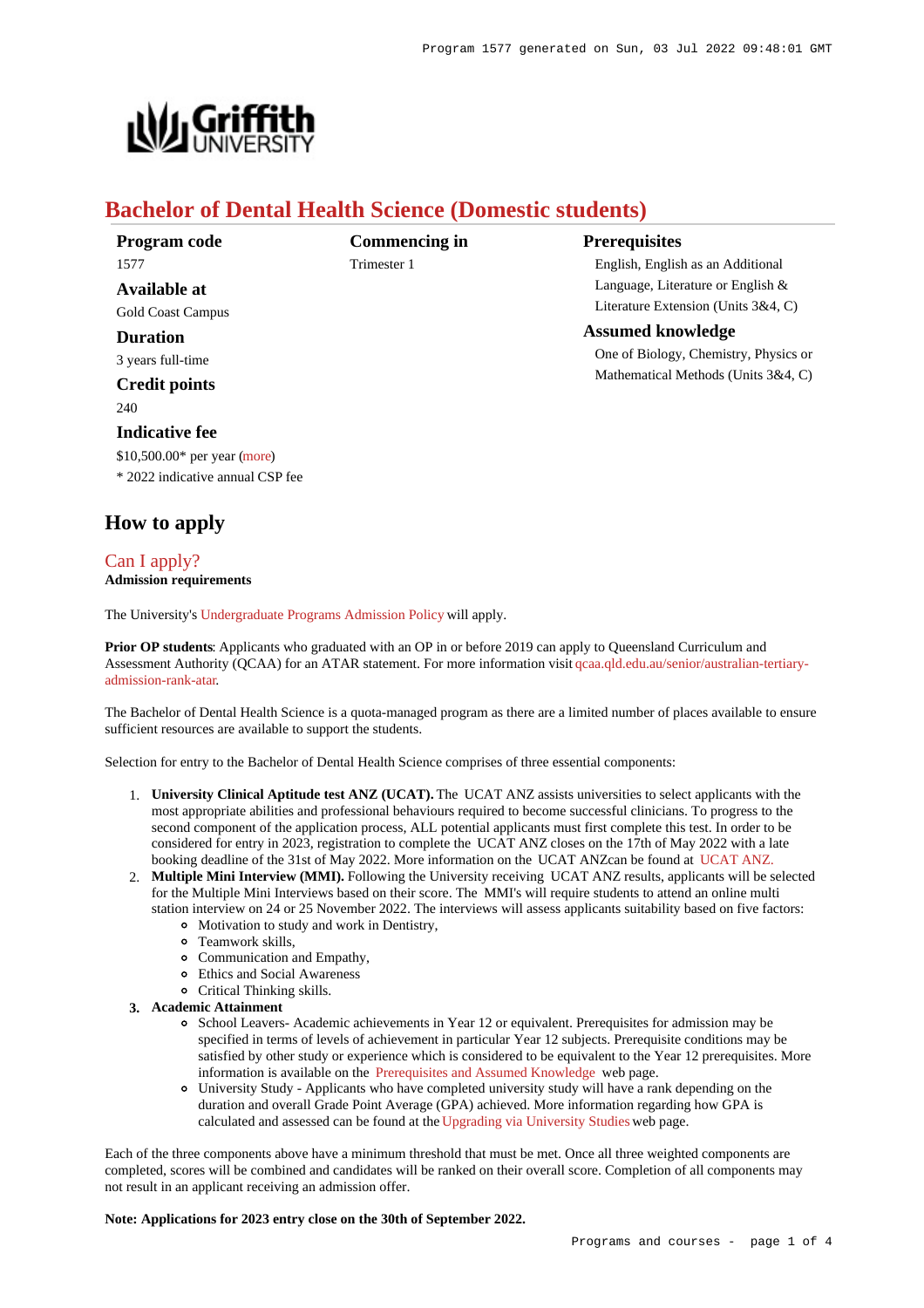#### **Griffith University Rural Priority Access Scheme**

A proportion of the Griffith University Dental Science intake will be required to be from a rural background (MM 2-7). Therefore, applicants who meet these criteria will be given priority access to Griffith University Bachelor of Dental Health Science.

Griffith students may not apply for the Bachelor of Dental Health Science program by submitting an internal transfer.

#### **Language requirements**

English language requirements apply to International applicants and other applicants whose previous study was undertaken in a language other than English. The minimum English language requirements for such applicants for entry to these programs are described [below](https://www148.griffith.edu.au/programs-courses/Program/1577/HowToApply/Domestic#language).

#### **Credit and recognition of prior learning**

Griffith University awards credit for prior learning which may relate to prior formal learning or prior informal and non-formal learning. For more information see [below](https://www148.griffith.edu.au/programs-courses/Program/1577/HowToApply/Domestic#credit).

## [What is the application process?](https://www148.griffith.edu.au/programs-courses/Program/1577/HowToApply/Domestic#process)

### **How to apply**

#### **QTAC applications for Trimester 1-2023 close on 30 September 2022.**

After this date, no new applicants can apply, but existing applicants can reorder this preference.

#### **Guaranteed Admission Scheme**

This degree is excluded from the Guaranteed Admission Scheme.

Selection for admission to the Bachelor of Dental Health Science degree is made on the basis the combined weighted score of the following three essential components:

- 1. Performance in the University Clinical Aptitude Test ANZ (UCAT ANZ)
- 2. Performance in the Multiple Mini Interview (MMI)
- 3. Academic attainment

Further information for Queensland students completing an ATAR can be foun[d here.](https://www.griffith.edu.au/apply/undergraduate-study/high-school-students/admission-in-2021)

Domestic applicants should apply for admission through the [Queensland Tertiary Admissions Centre \(QTAC\).](https://www.qtac.edu.au/)

Applicants who identify as Aboriginal and/or Torres Strait Islander should email medicine@griffith.edu.au for information regarding First Peoples Selection and Admissions Guidelines for Griffith Health Programs.

Note: Applicants are not permitted to defer an offer. Should you be unable to accept an offer, you must re-apply for entry in the following year.

A summary of the student profile for this program can be found on the [QTAC website](https://www.qtac.edu.au/courses/listing/bachelor-of-dental-health-science-233812/). The Rank profile is located on the **Student Profile** tab.

**Important offer advice:** Should you receive an offer into this program you will be required to enrol into classes\* within a short timeframe. This information will be included in your Starting@Griffith email and expressed in the number of days from the day of issue of your email. For QTAC applicants this is inline with the offer response date in your offer email, however Griffith accepts close of business that day - 5pm (AEST). Please note that the number of days can vary depending on when the offer was made. This requirement applies to all applicants irrespective of how you applied and/or whether you accepted conditionally or unconditionally. If you do not enrol\* into at least one class for your program by 5pm on the response day your offer will lapse. Lapsed offers are not automatically reinstated and are subject to available places.

\*Enrolling into classes means that you are advising when you are attending class/es. Enrolment must be submitted

## [What are the language requirements?](https://www148.griffith.edu.au/programs-courses/Program/1577/HowToApply/Domestic#language)

# **Language requirements**

English language requirements apply to International applicants and other applicants whose previous study was undertaken in a language other than English. The minimum English language requirements for such applicants for entry to this program are as follows: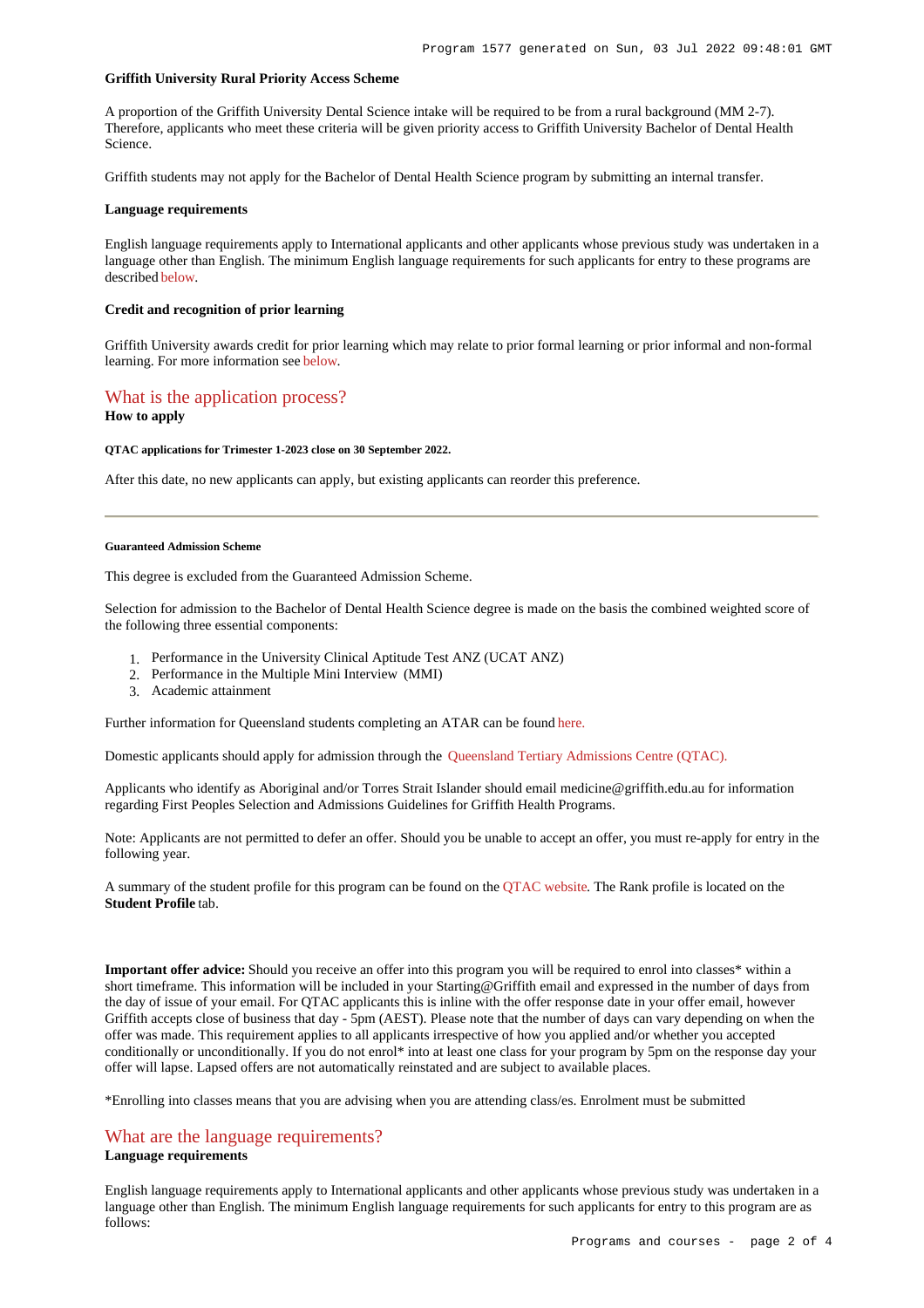- A minimum overall band score of 7.0 on IELTS (Academic) with no sub-score of less than 7.0
- OR the Occupational English Test (OET) with a minimum score of B in each of the four components (listening, reading, writing and speaking)
- OR the Pearson Test of English (Academic) with a minimum overall score of 65 with no score less than 65
- *OR* an internet-based (iBT) TOEFL score of 94 (no score less than 24 for listening, 24 for reading, 27 for writing and 23 for speaking).

English test results must be no more than two years old.

The Direct Entry Program (DEP) pathway is not accepted for this program.

The above requirements are HIGHER than the requirements stipulated in University policy. Applicants should refer to the following policy for further information:

[Undergraduate Programs Admissions Policy](http://policies.griffith.edu.au/pdf/Undergraduate Programs Admission Policy.pdf)

The requirement to demonstrate an IELTS (Academic) of 7.0 or an equivalent level of proficiency in English will apply to all International students with the exception of those students who are admitted via one of the following **English admission pathways** which are exempt from the completion of the English language enhancement course:

- Satisfactory completion of one of the qualifications specified in the following schedule:
	- [Schedule A: English Language Qualifications accepted by Griffith University for Undergraduate and](http://policies.griffith.edu.au/pdf/Admission-Policy-Schedule-A.pdf) [Postgraduate Admission](http://policies.griffith.edu.au/pdf/Admission-Policy-Schedule-A.pdf)
- Satisfactory completion within the past five years of **at least two years full-time equivalent** of post-secondary, higher education sector accredited associate degree or degree level study or equivalent in a country specified in the above Schedule A in which the language of instruction and assessment/examination for the entire two years was in English.
- Satisfactory completion within the past five years (from Canada [excluding Quebec], New Zealand, Australia, Republic of Ireland, United States or United Kingdom) of senior secondary, post-secondary, higher education sector accredited associate degree or degree level study or equivalent for **at least two years full-time equivalent**.

# [What are the QTAC/UAC entry requirements?](https://www148.griffith.edu.au/programs-courses/Program/1577/HowToApply/Domestic#tac-entry-requirements)

**QTAC application information**

#### **Bachelor of Dental Health Science**

**ATAR/RANK \***

Does not apply

**QTAC code**

233812

**Duration**

3 years full-time

**Prerequisites**

English, English as an Additional Language, Literature or English & Literature Extension (Units 3&4, C)

**Assumed knowledge**

One of Biology, Chemistry, Physics or Mathematical Methods (Units 3&4, C)

# [Can I apply for credit?](https://www148.griffith.edu.au/programs-courses/Program/1577/HowToApply/Domestic#credit)

# **Credit and recognition of prior learning**

Griffith University grants credit and recognition of prior learning which may relate to prior formal learning or prior informal and non-formal learning. For more information, please visit the following website:

• [Credit transfer](https://www.griffith.edu.au/apply/credit-transfer)

Griffith's innovative Credit Precedent Database allows you to find out what credit decisions have been made in the past. These precedents will give you an idea of what you can expect.